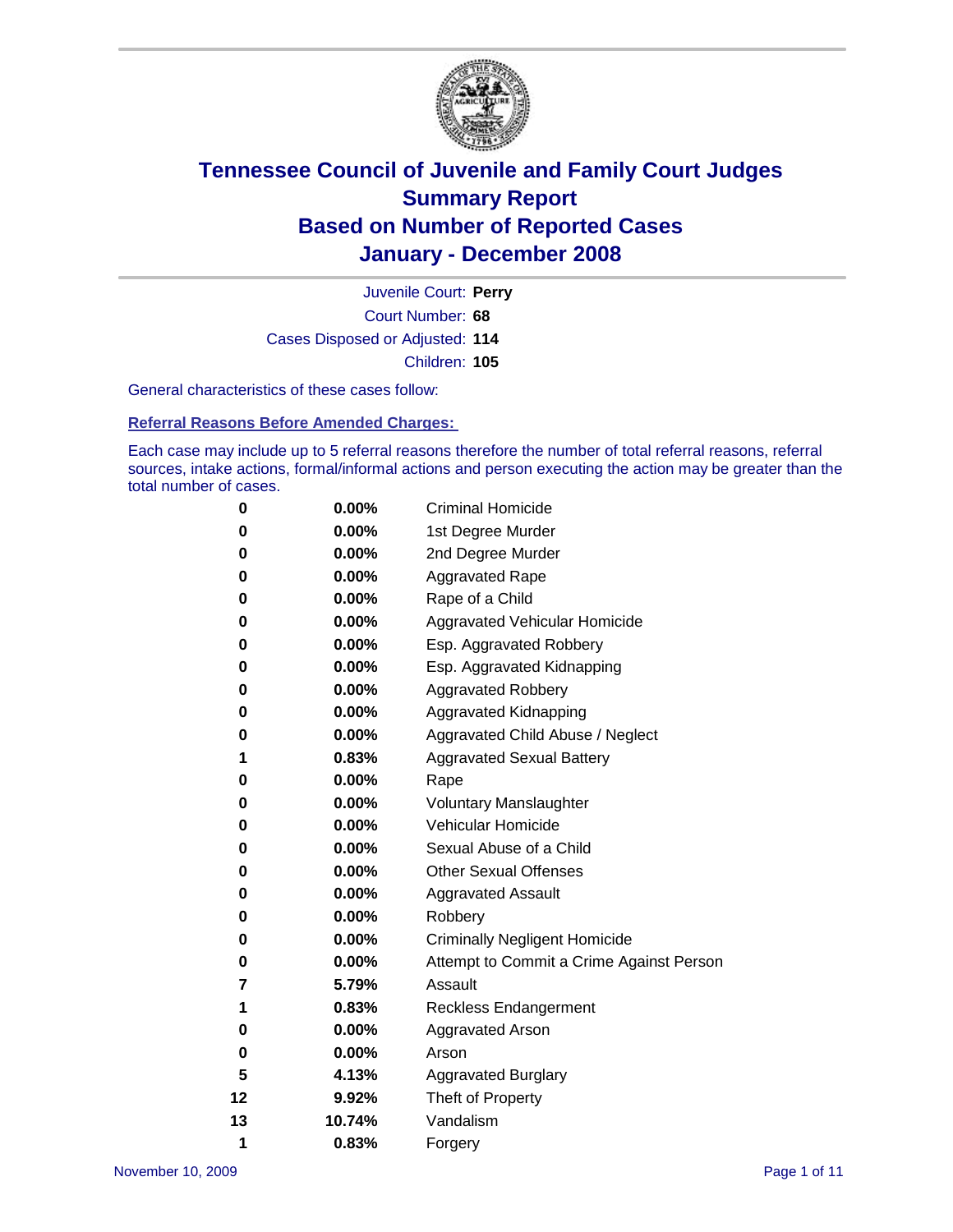

Court Number: **68** Juvenile Court: **Perry** Cases Disposed or Adjusted: **114** Children: **105**

#### **Referral Reasons Before Amended Charges:**

Each case may include up to 5 referral reasons therefore the number of total referral reasons, referral sources, intake actions, formal/informal actions and person executing the action may be greater than the total number of cases.

| 1  | 0.83%    | <b>Worthless Checks</b>                                     |
|----|----------|-------------------------------------------------------------|
| 0  | 0.00%    | Illegal Possession / Fraudulent Use of Credit / Debit Cards |
| 4  | 3.31%    | <b>Burglary</b>                                             |
| 0  | 0.00%    | Unauthorized Use of a Vehicle                               |
| 0  | 0.00%    | <b>Cruelty to Animals</b>                                   |
| 0  | 0.00%    | Sale of Controlled Substances                               |
| 0  | 0.00%    | <b>Other Drug Offenses</b>                                  |
| 0  | 0.00%    | Possession of Controlled Substances                         |
| 0  | 0.00%    | <b>Criminal Attempt</b>                                     |
| 0  | 0.00%    | Carrying Weapons on School Property                         |
| 0  | 0.00%    | Unlawful Carrying / Possession of a Weapon                  |
| 1  | 0.83%    | <b>Evading Arrest</b>                                       |
| 0  | 0.00%    | Escape                                                      |
| 1  | 0.83%    | Driving Under Influence (DUI)                               |
| 2  | 1.65%    | Possession / Consumption of Alcohol                         |
| 0  | 0.00%    | Resisting Stop, Frisk, Halt, Arrest or Search               |
| 0  | $0.00\%$ | <b>Aggravated Criminal Trespass</b>                         |
| 0  | 0.00%    | Harassment                                                  |
| 0  | 0.00%    | Failure to Appear                                           |
| 0  | 0.00%    | Filing a False Police Report                                |
| 0  | 0.00%    | Criminal Impersonation                                      |
| 0  | $0.00\%$ | <b>Disorderly Conduct</b>                                   |
| 1  | 0.83%    | <b>Criminal Trespass</b>                                    |
| 0  | 0.00%    | <b>Public Intoxication</b>                                  |
| 0  | 0.00%    | Gambling                                                    |
| 10 | 8.26%    | <b>Traffic</b>                                              |
| 0  | $0.00\%$ | <b>Local Ordinances</b>                                     |
| 0  | 0.00%    | Violation of Wildlife Regulations                           |
| 0  | 0.00%    | Contempt of Court                                           |
| 0  | 0.00%    | Violation of Probation                                      |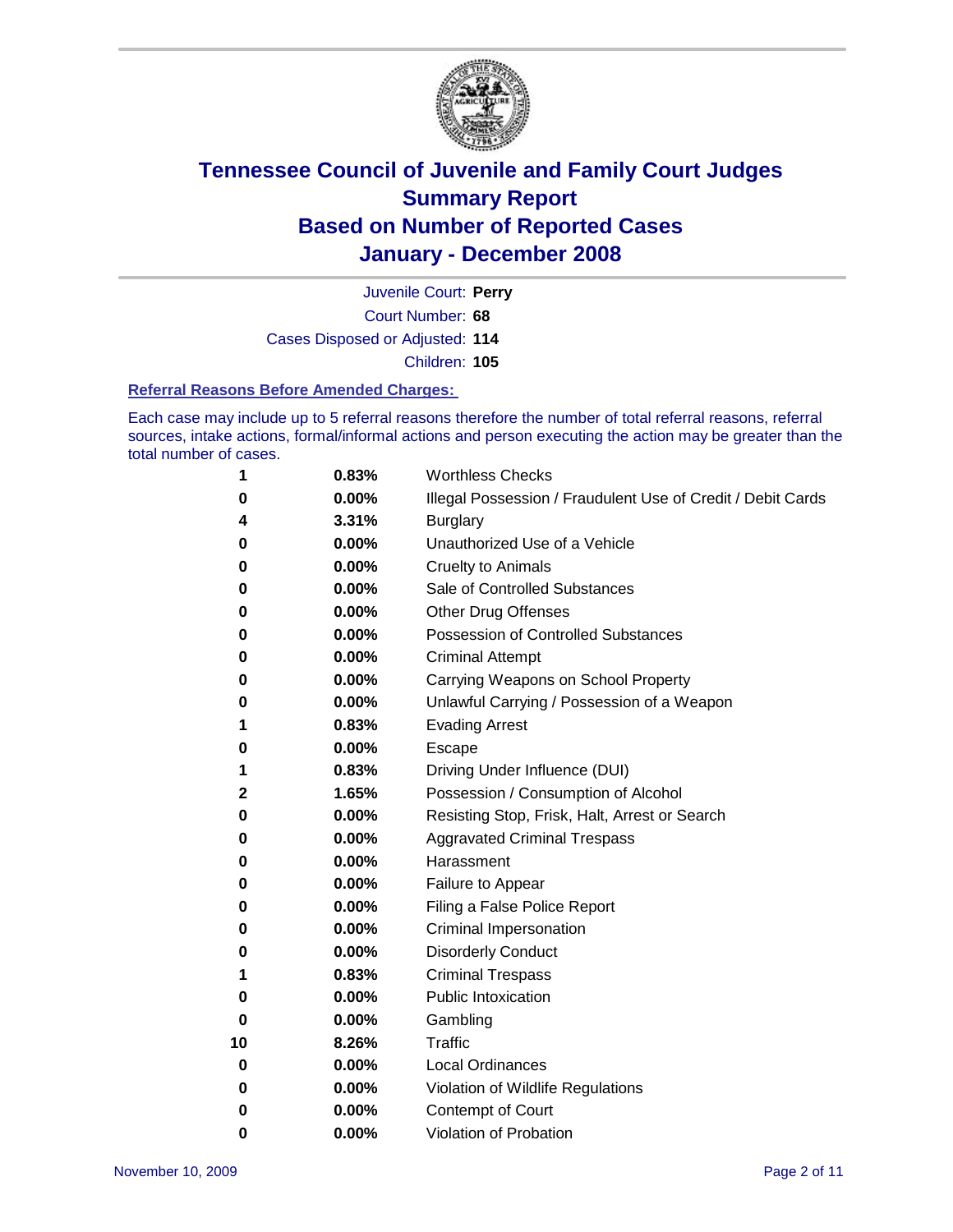

Court Number: **68** Juvenile Court: **Perry** Cases Disposed or Adjusted: **114** Children: **105**

#### **Referral Reasons Before Amended Charges:**

Each case may include up to 5 referral reasons therefore the number of total referral reasons, referral sources, intake actions, formal/informal actions and person executing the action may be greater than the total number of cases.

| 0            | 0.00%   | Violation of Aftercare                 |
|--------------|---------|----------------------------------------|
| 6            | 4.96%   | <b>Unruly Behavior</b>                 |
| 1            | 0.83%   | Truancy                                |
| $\mathbf{2}$ | 1.65%   | In-State Runaway                       |
| 0            | 0.00%   | Out-of-State Runaway                   |
| 0            | 0.00%   | Possession of Tobacco Products         |
| 0            | 0.00%   | Violation of a Valid Court Order       |
| 5            | 4.13%   | Violation of Curfew                    |
| 0            | 0.00%   | Sexually Abused Child                  |
| 0            | 0.00%   | <b>Physically Abused Child</b>         |
| 13           | 10.74%  | Dependency / Neglect                   |
| 0            | 0.00%   | <b>Termination of Parental Rights</b>  |
| 0            | 0.00%   | <b>Violation of Pretrial Diversion</b> |
| 0            | 0.00%   | Violation of Informal Adjustment       |
| 6            | 4.96%   | <b>Judicial Review</b>                 |
| 1            | 0.83%   | <b>Administrative Review</b>           |
| 0            | 0.00%   | <b>Foster Care Review</b>              |
| 1            | 0.83%   | Custody                                |
| 3            | 2.48%   | Visitation                             |
| 4            | 3.31%   | Paternity / Legitimation               |
| 4            | 3.31%   | <b>Child Support</b>                   |
| 0            | 0.00%   | <b>Request for Medical Treatment</b>   |
| 0            | 0.00%   | <b>Consent to Marry</b>                |
| 15           | 12.40%  | Other                                  |
| 121          | 100.00% | <b>Total Referrals</b>                 |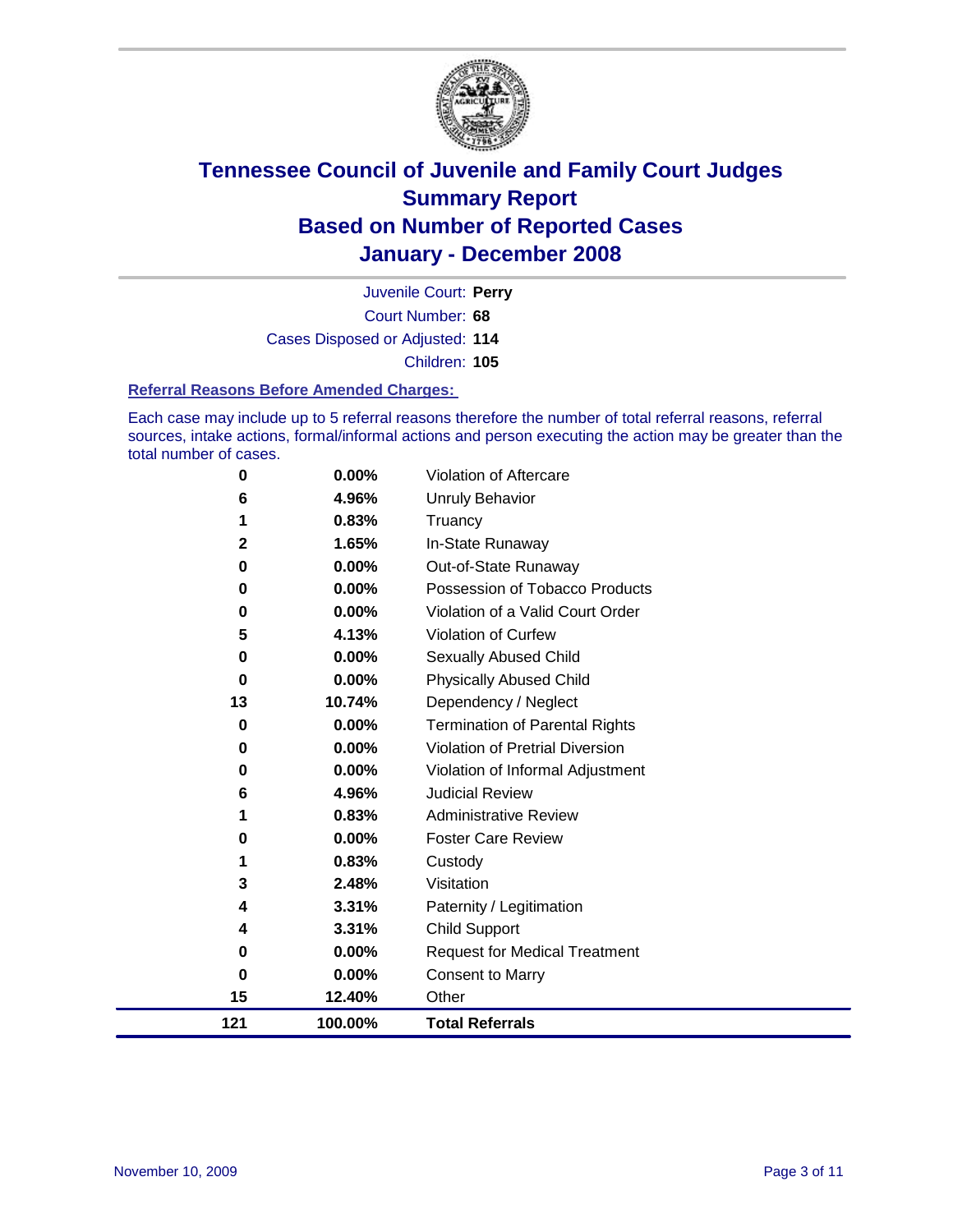

|                                 |               | Juvenile Court: Perry             |  |  |  |  |
|---------------------------------|---------------|-----------------------------------|--|--|--|--|
| Court Number: 68                |               |                                   |  |  |  |  |
| Cases Disposed or Adjusted: 114 |               |                                   |  |  |  |  |
|                                 | Children: 105 |                                   |  |  |  |  |
| <b>Referral Sources: 1</b>      |               |                                   |  |  |  |  |
| 59                              | 48.76%        | Law Enforcement                   |  |  |  |  |
| 8                               | 6.61%         | Parents                           |  |  |  |  |
| 4                               | $3.31\%$      | <b>Relatives</b>                  |  |  |  |  |
| 0                               | $0.00\%$      | Self                              |  |  |  |  |
| 3                               | 2.48%         | School                            |  |  |  |  |
| 0                               | $0.00\%$      | <b>CSA</b>                        |  |  |  |  |
| 21                              | 17.36%        | <b>DCS</b>                        |  |  |  |  |
| 0                               | $0.00\%$      | <b>Other State Department</b>     |  |  |  |  |
| 0                               | $0.00\%$      | <b>District Attorney's Office</b> |  |  |  |  |

| 121 | 100.00%        | <b>Total Referral Sources</b> |
|-----|----------------|-------------------------------|
| 13  | 10.74%         | Other                         |
| 0   | 0.00%          | Unknown                       |
| 0   | 0.00%          | Hospital                      |
| 0   | 0.00%          | Child & Parent                |
| 5   | 4.13%          | Victim                        |
| 1   | 0.83%          | <b>Other Court</b>            |
| 3   | 2.48%          | Social Agency                 |
| 4   | 3.31%          | <b>Court Staff</b>            |
| v   | <b>V.VV</b> /0 | <b>DISTINE ARRIVERS</b> OTHER |

### **Age of Child at Referral: 2**

| 105          | 100.00%  | <b>Total Child Count</b> |
|--------------|----------|--------------------------|
| 0            | $0.00\%$ | Unknown                  |
| 0            | $0.00\%$ | Ages 19 and Over         |
| 27           | 25.71%   | Ages 17 through 18       |
| 38           | 36.19%   | Ages 15 through 16       |
| 11           | 10.48%   | Ages 13 through 14       |
| $\mathbf{2}$ | 1.90%    | Ages 11 through 12       |
| 27           | 25.71%   | Ages 10 and Under        |
|              |          |                          |

<sup>1</sup> If different than number of Referral Reasons (121), verify accuracy of your court's data.

<sup>2</sup> One child could be counted in multiple categories, verify accuracy of your court's data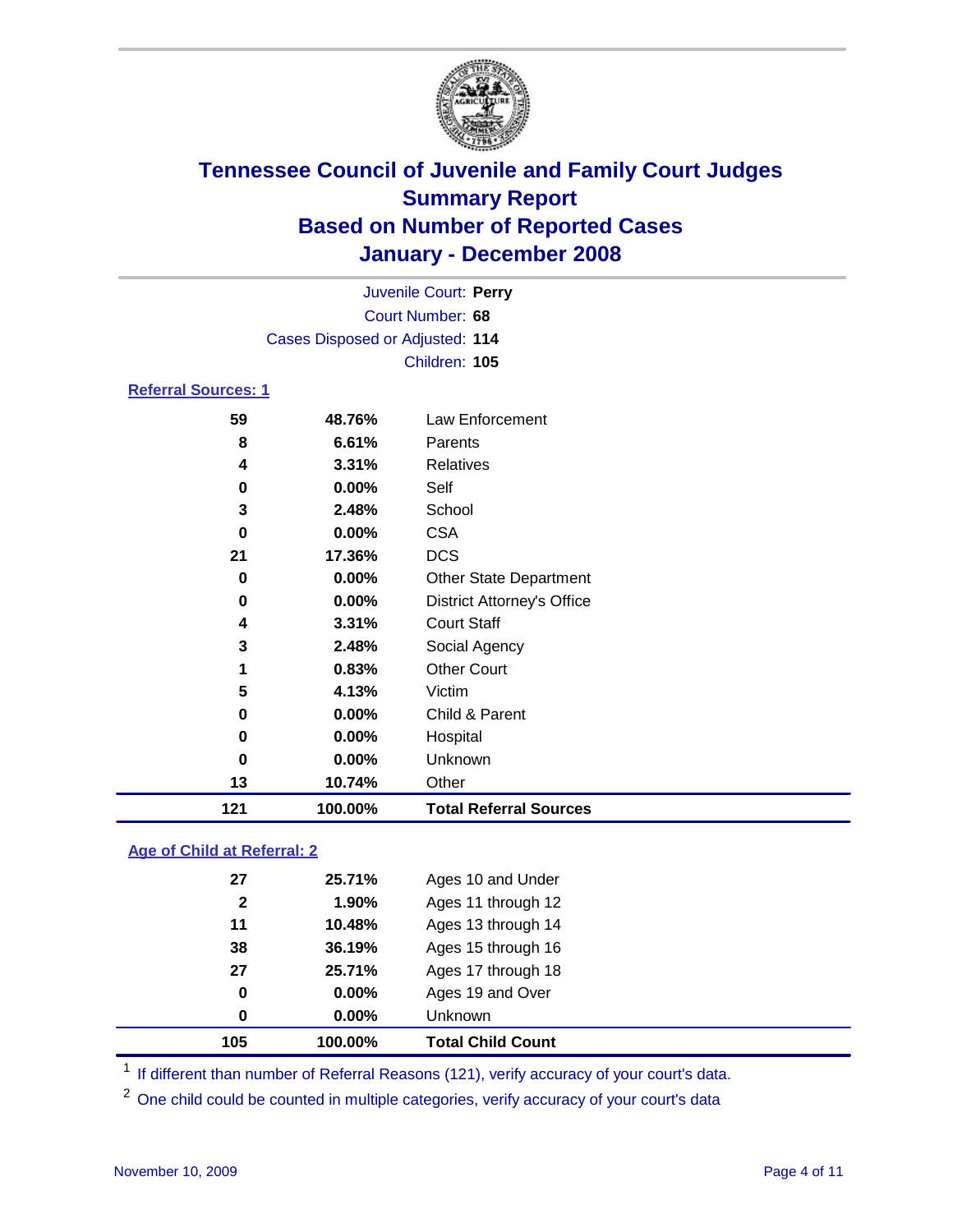

| Juvenile Court: Perry                   |                                 |                          |  |  |  |
|-----------------------------------------|---------------------------------|--------------------------|--|--|--|
| Court Number: 68                        |                                 |                          |  |  |  |
|                                         | Cases Disposed or Adjusted: 114 |                          |  |  |  |
|                                         | Children: 105                   |                          |  |  |  |
| Sex of Child: 1                         |                                 |                          |  |  |  |
| 85                                      | 80.95%                          | Male                     |  |  |  |
| 20                                      | 19.05%                          | Female                   |  |  |  |
| $\bf{0}$                                | 0.00%                           | Unknown                  |  |  |  |
| 105                                     | 100.00%                         | <b>Total Child Count</b> |  |  |  |
| <b>Race of Child: 1</b>                 |                                 |                          |  |  |  |
| 85                                      | 80.95%                          | White                    |  |  |  |
| $\boldsymbol{9}$                        | 8.57%                           | African American         |  |  |  |
| $\bf{0}$                                | 0.00%                           | Native American          |  |  |  |
| 0                                       | 0.00%                           | Asian                    |  |  |  |
| $\mathbf 2$                             | 1.90%                           | Mixed                    |  |  |  |
| 9                                       | 8.57%                           | Unknown                  |  |  |  |
| 105                                     | 100.00%                         | <b>Total Child Count</b> |  |  |  |
| <b>Hispanic Origin: 1</b>               |                                 |                          |  |  |  |
| $\mathbf 0$                             | 0.00%                           | Yes                      |  |  |  |
| 89                                      | 84.76%                          | <b>No</b>                |  |  |  |
| 16                                      | 15.24%                          | Unknown                  |  |  |  |
| 105                                     | 100.00%                         | <b>Total Child Count</b> |  |  |  |
| <b>School Enrollment of Children: 1</b> |                                 |                          |  |  |  |
| 60                                      | 57.14%                          | Yes                      |  |  |  |
| 12                                      | 11.43%                          | <b>No</b>                |  |  |  |
| 33                                      | 31.43%                          | Unknown                  |  |  |  |
| 105                                     | 100.00%                         | <b>Total Child Count</b> |  |  |  |

One child could be counted in multiple categories, verify accuracy of your court's data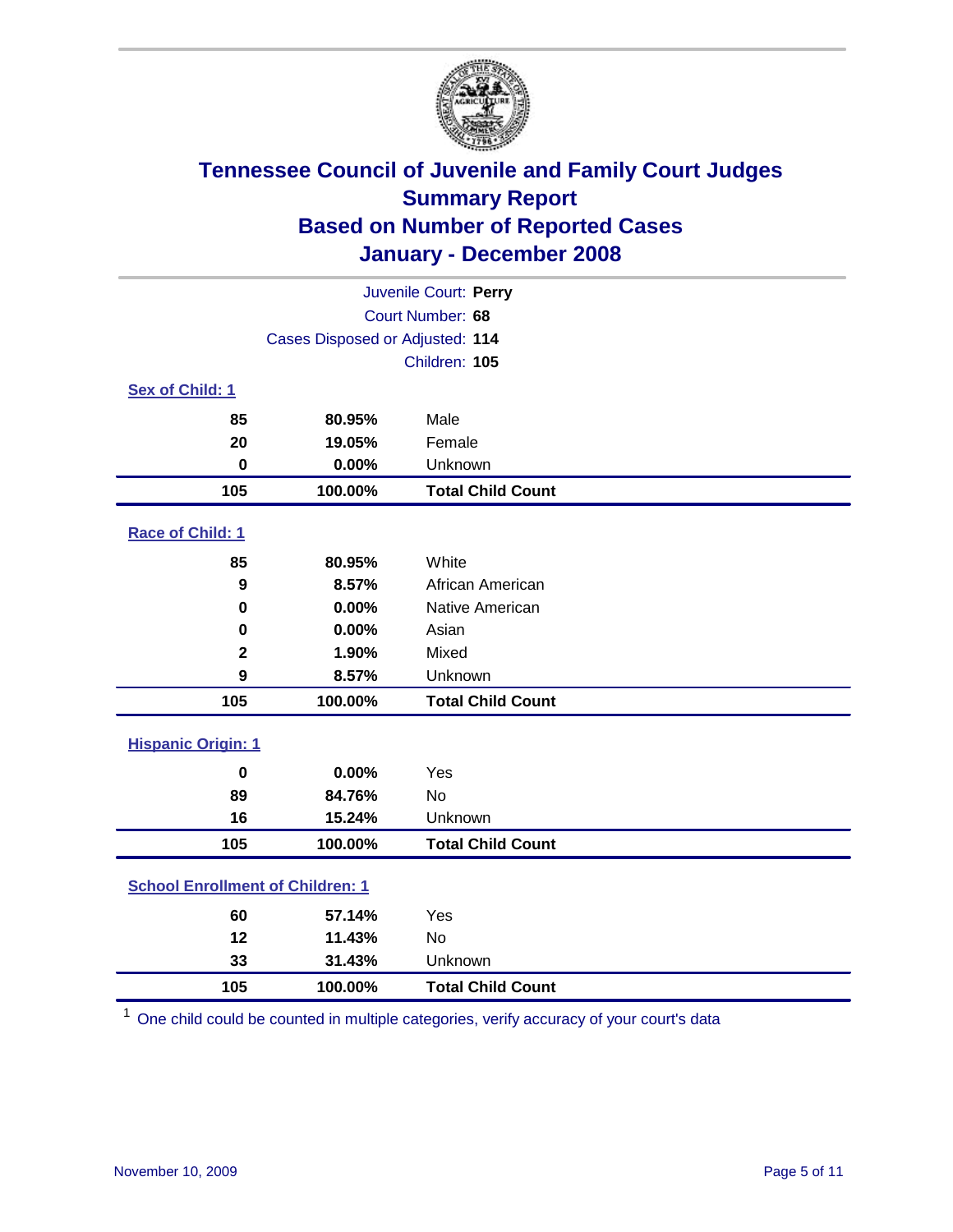

|    | Juvenile Court: Perry                                     |                              |
|----|-----------------------------------------------------------|------------------------------|
|    | Court Number: 68                                          |                              |
|    | Cases Disposed or Adjusted: 114                           |                              |
|    | Children: 105                                             |                              |
|    | <b>Living Arrangement of Child at Time of Referral: 1</b> |                              |
| 19 | <b>18.10%</b>                                             | With Both Biological Parents |

| 105 | 100.00%  | <b>Total Child Count</b>     |
|-----|----------|------------------------------|
|     | 0.95%    | Other                        |
| 9   | 8.57%    | Unknown                      |
| 0   | $0.00\%$ | Independent                  |
| 10  | 9.52%    | In an Institution            |
| 13  | 12.38%   | In a Residential Center      |
| 0   | $0.00\%$ | In a Group Home              |
| 3   | 2.86%    | With Foster Family           |
| 0   | $0.00\%$ | With Adoptive Parents        |
| 22  | 20.95%   | <b>With Relatives</b>        |
| 6   | 5.71%    | With Father                  |
| 11  | 10.48%   | <b>With Mother</b>           |
| 10  | 9.52%    | With Mother and Stepfather   |
| 1   | 0.95%    | With Father and Stepmother   |
| 19  | 18.10%   | With Both Biological Parents |

#### **Type of Detention: 2**

| 89<br>$\bf{0}$ | 78.07%<br>$0.00\%$ | Does Not Apply<br>Other     |  |
|----------------|--------------------|-----------------------------|--|
|                |                    |                             |  |
|                |                    |                             |  |
| 0              | $0.00\%$           | <b>Unknown</b>              |  |
| $\mathbf{2}$   | 1.75%              | <b>Psychiatric Hospital</b> |  |
| 0              | 0.00%              | Jail - No Separation        |  |
| 0              | $0.00\%$           | Jail - Partial Separation   |  |
| 0              | 0.00%              | Jail - Complete Separation  |  |
| 8              | 7.02%              | Juvenile Detention Facility |  |
| 15             | 13.16%             | Non-Secure Placement        |  |
|                |                    |                             |  |

<sup>1</sup> One child could be counted in multiple categories, verify accuracy of your court's data

<sup>2</sup> If different than number of Cases (114) verify accuracy of your court's data.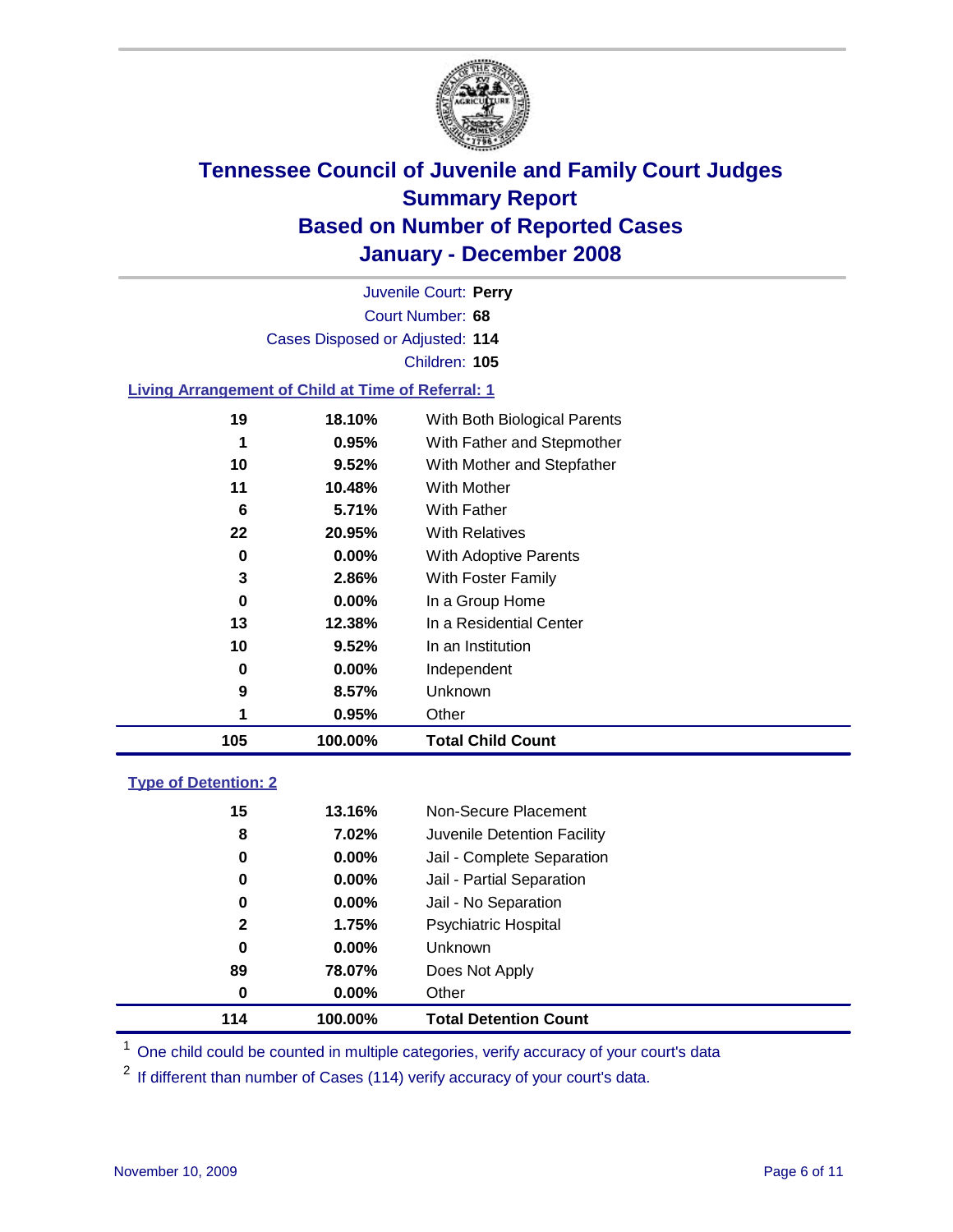

|                                                    | Juvenile Court: Perry           |                                      |  |  |  |
|----------------------------------------------------|---------------------------------|--------------------------------------|--|--|--|
|                                                    | Court Number: 68                |                                      |  |  |  |
|                                                    | Cases Disposed or Adjusted: 114 |                                      |  |  |  |
|                                                    |                                 | Children: 105                        |  |  |  |
| <b>Placement After Secure Detention Hearing: 1</b> |                                 |                                      |  |  |  |
| 65                                                 | 57.02%                          | Returned to Prior Living Arrangement |  |  |  |
| 10                                                 | 8.77%                           | Juvenile Detention Facility          |  |  |  |
| $\bf{0}$                                           | 0.00%                           | Jail                                 |  |  |  |
| 0                                                  | 0.00%                           | Shelter / Group Home                 |  |  |  |
| $\bf{0}$                                           | 0.00%                           | <b>Foster Family Home</b>            |  |  |  |
| 0                                                  | 0.00%                           | Psychiatric Hospital                 |  |  |  |
| 0                                                  | 0.00%                           | Unknown                              |  |  |  |
| 39                                                 | 34.21%                          | Does Not Apply                       |  |  |  |
| $\bf{0}$                                           | 0.00%                           | Other                                |  |  |  |
|                                                    |                                 |                                      |  |  |  |
| 114                                                | 100.00%                         | <b>Total Placement Count</b>         |  |  |  |
| <b>Intake Actions: 2</b>                           |                                 |                                      |  |  |  |
| 91                                                 | 75.21%                          | <b>Petition Filed</b>                |  |  |  |
| 14                                                 | 11.57%                          | <b>Motion Filed</b>                  |  |  |  |
| 15                                                 | 12.40%                          | <b>Citation Processed</b>            |  |  |  |
| 1                                                  | 0.83%                           | Notification of Paternity Processed  |  |  |  |
| $\mathbf 0$                                        | 0.00%                           | Scheduling of Judicial Review        |  |  |  |
| 0                                                  | 0.00%                           | Scheduling of Administrative Review  |  |  |  |
| 0                                                  | 0.00%                           | Scheduling of Foster Care Review     |  |  |  |
| 0                                                  | 0.00%                           | Unknown                              |  |  |  |
| 0                                                  | 0.00%                           | Does Not Apply                       |  |  |  |
| 0                                                  | 0.00%                           | Other                                |  |  |  |

<sup>1</sup> If different than number of Cases (114) verify accuracy of your court's data.

<sup>2</sup> If different than number of Referral Reasons (121), verify accuracy of your court's data.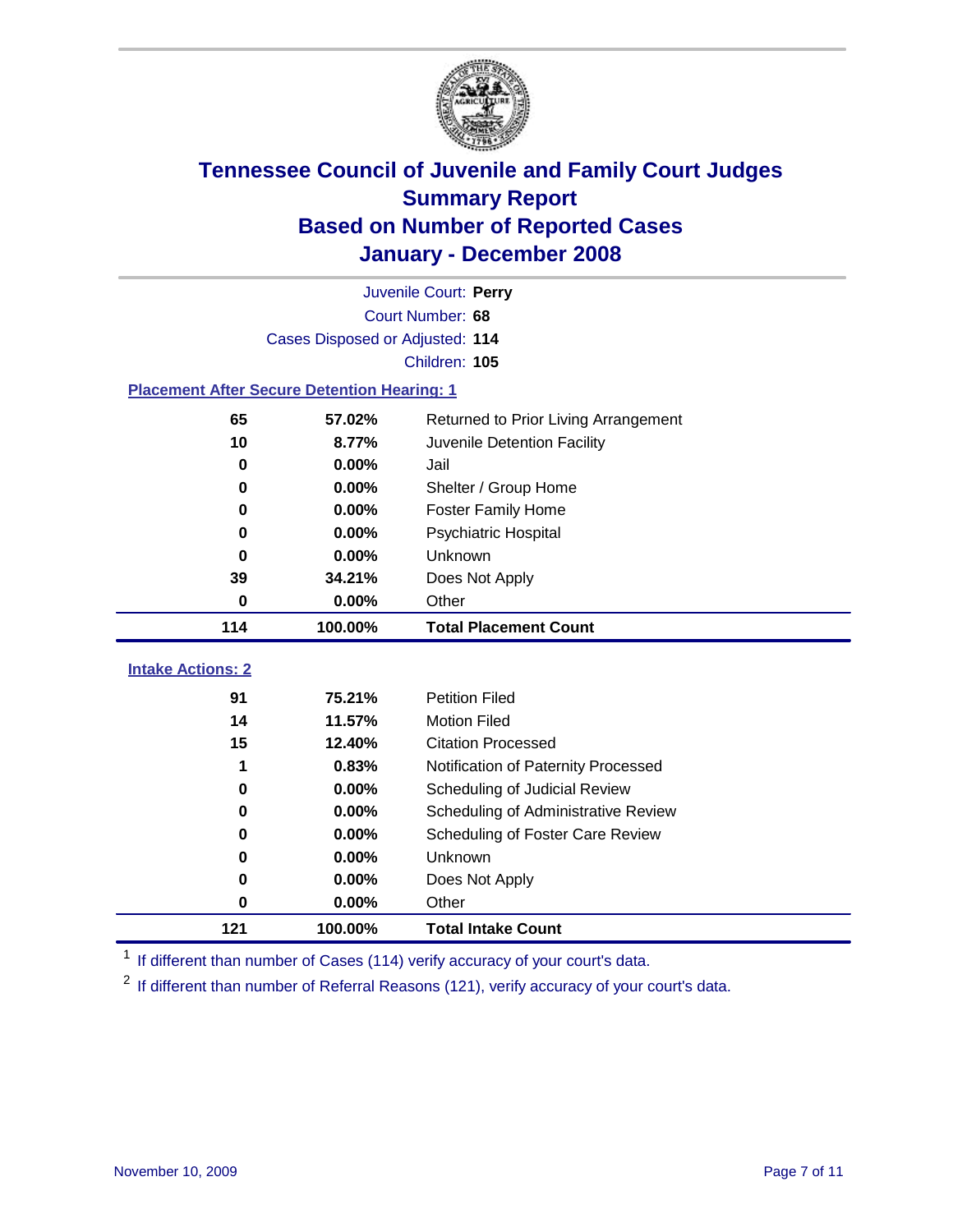

Court Number: **68** Juvenile Court: **Perry** Cases Disposed or Adjusted: **114** Children: **105**

#### **Last Grade Completed by Child: 1**

| 105          | 100.00% | <b>Total Child Count</b> |
|--------------|---------|--------------------------|
| $\bf{0}$     | 0.00%   | Other                    |
| 68           | 64.76%  | Unknown                  |
| $\mathbf{2}$ | 1.90%   | Never Attended School    |
| 0            | 0.00%   | Graduated                |
| 0            | 0.00%   | <b>GED</b>               |
| $\bf{0}$     | 0.00%   | Non-Graded Special Ed    |
| 3            | 2.86%   | 12th Grade               |
| 7            | 6.67%   | 11th Grade               |
| 10           | 9.52%   | 10th Grade               |
| 5            | 4.76%   | 9th Grade                |
| 0            | 0.00%   | 8th Grade                |
| $\mathbf 2$  | 1.90%   | 7th Grade                |
| 1            | 0.95%   | 6th Grade                |
| 1            | 0.95%   | 5th Grade                |
| 0            | 0.00%   | 4th Grade                |
| $\bf{0}$     | 0.00%   | 3rd Grade                |
| $\bf{0}$     | 0.00%   | 2nd Grade                |
| 0            | 0.00%   | 1st Grade                |
| 0            | 0.00%   | Kindergarten             |
| 0            | 0.00%   | Preschool                |
| 6            | 5.71%   | Too Young for School     |

### **Enrolled in Special Education: 1**

| 66<br>105 | 62.86%<br>100.00% | Unknown<br><b>Total Child Count</b> |  |
|-----------|-------------------|-------------------------------------|--|
| 28        | 26.67%            | No                                  |  |
| 11        | 10.48%            | Yes                                 |  |

One child could be counted in multiple categories, verify accuracy of your court's data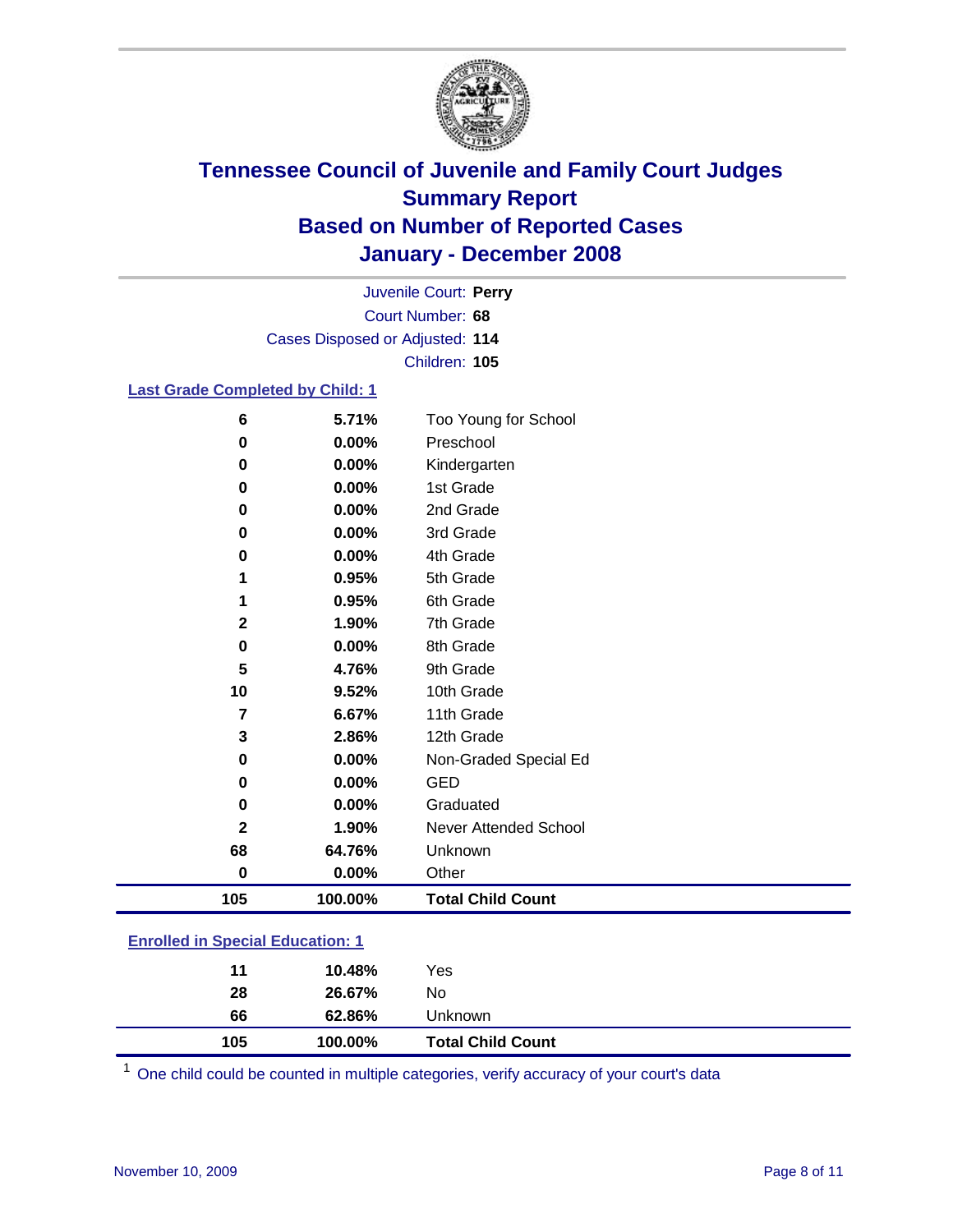

|                              |                                 | Juvenile Court: Perry     |
|------------------------------|---------------------------------|---------------------------|
|                              |                                 | Court Number: 68          |
|                              | Cases Disposed or Adjusted: 114 |                           |
|                              |                                 | Children: 105             |
| <b>Action Executed By: 1</b> |                                 |                           |
| 118                          | 97.52%                          | Judge                     |
| 0                            | $0.00\%$                        | Referee                   |
| 0                            | 0.00%                           | <b>YSO</b>                |
| 3                            | 2.48%                           | Other                     |
| 0                            | $0.00\%$                        | Unknown                   |
| 121                          | 100.00%                         | <b>Total Action Count</b> |

### **Formal / Informal Actions: 1**

| 7   | 5.79%    | Dismissed                                        |
|-----|----------|--------------------------------------------------|
| 1   | 0.83%    | Retired / Nolle Prosequi                         |
| 10  | 8.26%    | <b>Complaint Substantiated Delinquent</b>        |
|     | 0.83%    | <b>Complaint Substantiated Status Offender</b>   |
| 9   | 7.44%    | <b>Complaint Substantiated Dependent/Neglect</b> |
| 0   | $0.00\%$ | <b>Complaint Substantiated Abused</b>            |
| 1   | 0.83%    | <b>Complaint Substantiated Mentally III</b>      |
| 6   | 4.96%    | Informal Adjustment                              |
| 0   | $0.00\%$ | <b>Pretrial Diversion</b>                        |
| 0   | $0.00\%$ | <b>Transfer to Adult Court Hearing</b>           |
| 0   | $0.00\%$ | Charges Cleared by Transfer to Adult Court       |
| 20  | 16.53%   | Special Proceeding                               |
| 22  | 18.18%   | <b>Review Concluded</b>                          |
| 30  | 24.79%   | Case Held Open                                   |
| 14  | 11.57%   | Other                                            |
| 0   | $0.00\%$ | <b>Unknown</b>                                   |
| 121 | 100.00%  | Total Action Count                               |

<sup>1</sup> If different than number of Referral Reasons (121), verify accuracy of your court's data.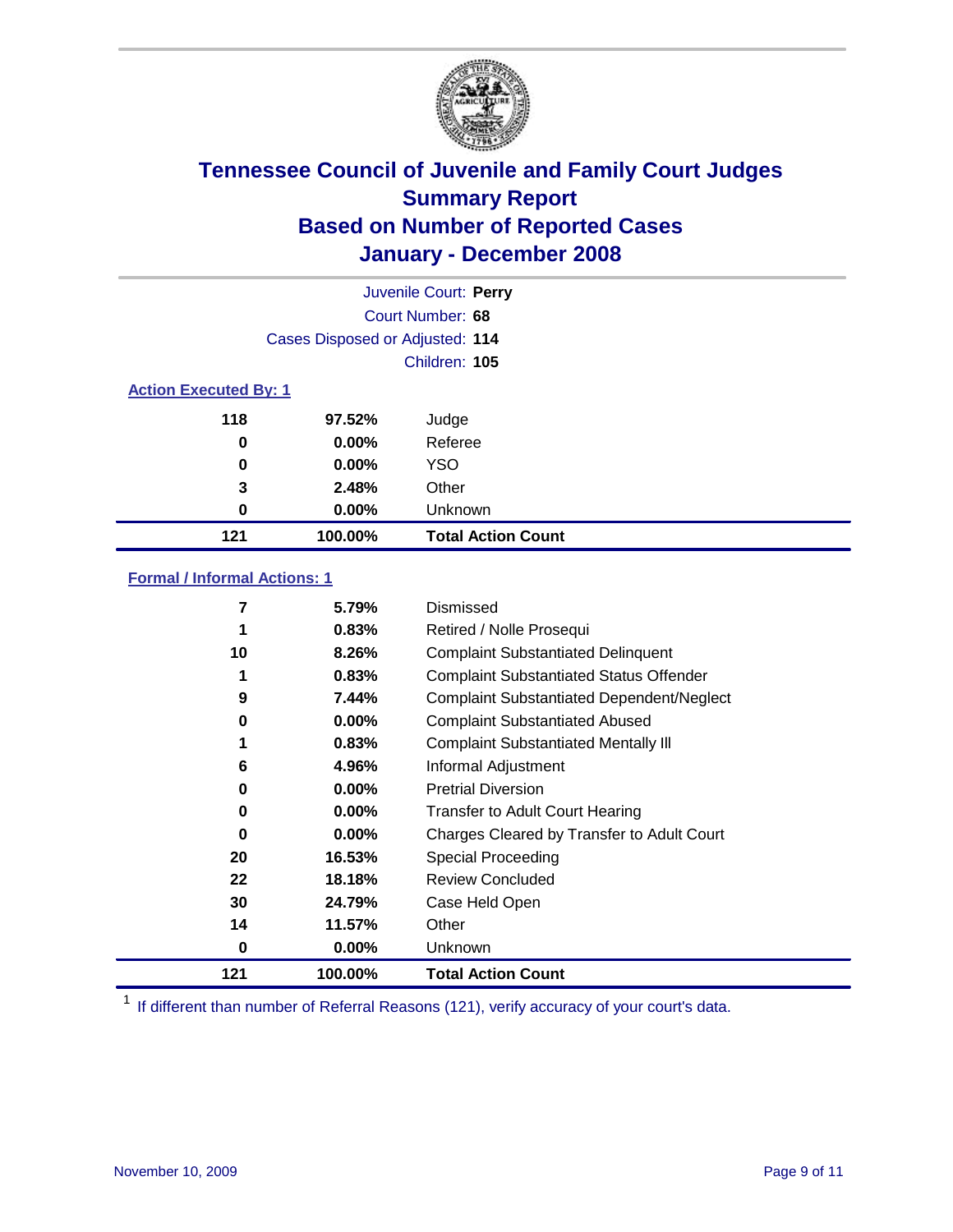

|                       |                                 | Juvenile Court: Perry                                 |
|-----------------------|---------------------------------|-------------------------------------------------------|
|                       |                                 | Court Number: 68                                      |
|                       | Cases Disposed or Adjusted: 114 |                                                       |
|                       |                                 | Children: 105                                         |
| <b>Case Outcomes:</b> |                                 | There can be multiple outcomes for one child or case. |
| 16                    | 9.88%                           | <b>Case Dismissed</b>                                 |
| 0                     | 0.00%                           | Case Retired or Nolle Prosequi                        |
| 0                     | 0.00%                           | Warned / Counseled                                    |
| 9                     | 5.56%                           | Held Open For Review                                  |
| 12                    | 7.41%                           | Supervision / Probation to Juvenile Court             |
| 1                     | 0.62%                           | <b>Probation to Parents</b>                           |
| 1                     | 0.62%                           | Referral to Another Entity for Supervision / Service  |
| $\mathbf 2$           | 1.23%                           | Referred for Mental Health Counseling                 |
| 1                     | 0.62%                           | Referred for Alcohol and Drug Counseling              |
| 0                     | 0.00%                           | Referred to Alternative School                        |
| 0                     | 0.00%                           | Referred to Private Child Agency                      |
| 4                     | 2.47%                           | Referred to Defensive Driving School                  |
| 1                     | 0.62%                           | Referred to Alcohol Safety School                     |
| 1                     | 0.62%                           | Referred to Juvenile Court Education-Based Program    |
| 1                     | 0.62%                           | Driver's License Held Informally                      |
| 0                     | 0.00%                           | <b>Voluntary Placement with DMHMR</b>                 |
| 0                     | 0.00%                           | <b>Private Mental Health Placement</b>                |
| 0                     | 0.00%                           | <b>Private MR Placement</b>                           |
| 0                     | 0.00%                           | Placement with City/County Agency/Facility            |
| 0                     | 0.00%                           | Placement with Relative / Other Individual            |
| 23                    | 14.20%                          | Fine                                                  |
| 7                     | 4.32%                           | <b>Public Service</b>                                 |
| 15                    | 9.26%                           | Restitution                                           |
| 0                     | 0.00%                           | <b>Runaway Returned</b>                               |
| 0                     | 0.00%                           | No Contact Order                                      |
| 1                     | 0.62%                           | Injunction Other than No Contact Order                |
| 0                     | 0.00%                           | <b>House Arrest</b>                                   |
| 0                     | 0.00%                           | <b>Court Defined Curfew</b>                           |
| 0                     | 0.00%                           | Dismissed from Informal Adjustment                    |
| 0                     | 0.00%                           | <b>Dismissed from Pretrial Diversion</b>              |
| 1                     | 0.62%                           | Released from Probation                               |
| 0                     | 0.00%                           | <b>Transferred to Adult Court</b>                     |
| 0                     | 0.00%                           | <b>DMHMR Involuntary Commitment</b>                   |